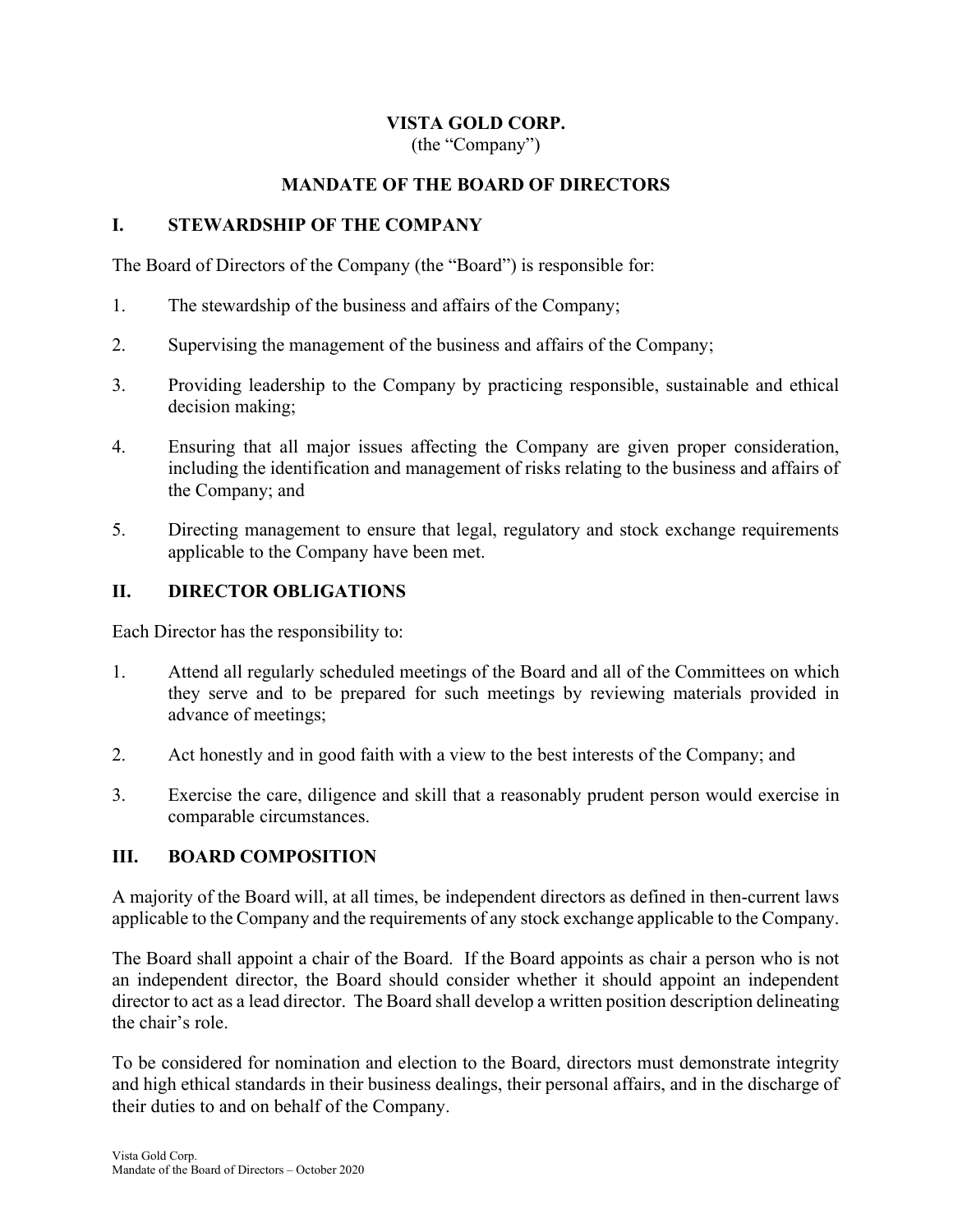## IV. NOMINATION OF DIRECTORS

Prior to nominating or appointing individuals as directors, the Board will consider what competencies and skills the Board, as a whole, should possess and assess what competencies and skills each existing director possesses. The Board will consider the appropriate size of the Board, with a view to facilitating effective decision making. In addition, the Board will consider diversity in the selection criteria of new Board members. In carrying out each of these functions, the Board will consider the advice and input of the Corporate Governance and Nominating Committee.

## V. BOARD MEETINGS

The Board is responsible to meet in person, or by telephone conference call (or by other means permitted by applicable laws), at least once each quarter and otherwise as often as required to discharge the duties of the Board.

The independent members of the Board shall hold regular meetings at which non-independent members of the Board and members of management are not in attendance in accordance with thencurrent laws applicable to the Company and the requirements of any stock exchange applicable to the Company.

## VI. COMMITTEES OF THE BOARD

The Board discharges its responsibilities directly and through its committees. Accordingly, the Board shall:

- 1. Establish such committees of the Board ("Committees") as are required by applicable laws and stock exchange requirements and as are necessary to effectively discharge the duties of the Board, which Committees shall include an audit committee (the "Audit Committee":
- 2. Appoint directors, including independent directors when required by applicable laws and stock exchange requirements or in the best interests of the Company and its stockholders, to serve as members of each Committee;
- 3. Appoint a chair of each Committee to:
	- (i) provide leadership to the Committee,
	- (ii) manage the affairs of the Committee, and
	- (iii) ensure that the Committee functions effectively in fulfilling its duties to the Board and the Company; and
- 4. Regularly receive and consider reports and recommendations of each Committee, including, in particular, the Audit Committee reports and recommendations, particularly with respect to the Company's annual audit and annual and quarterly reports and financial statements.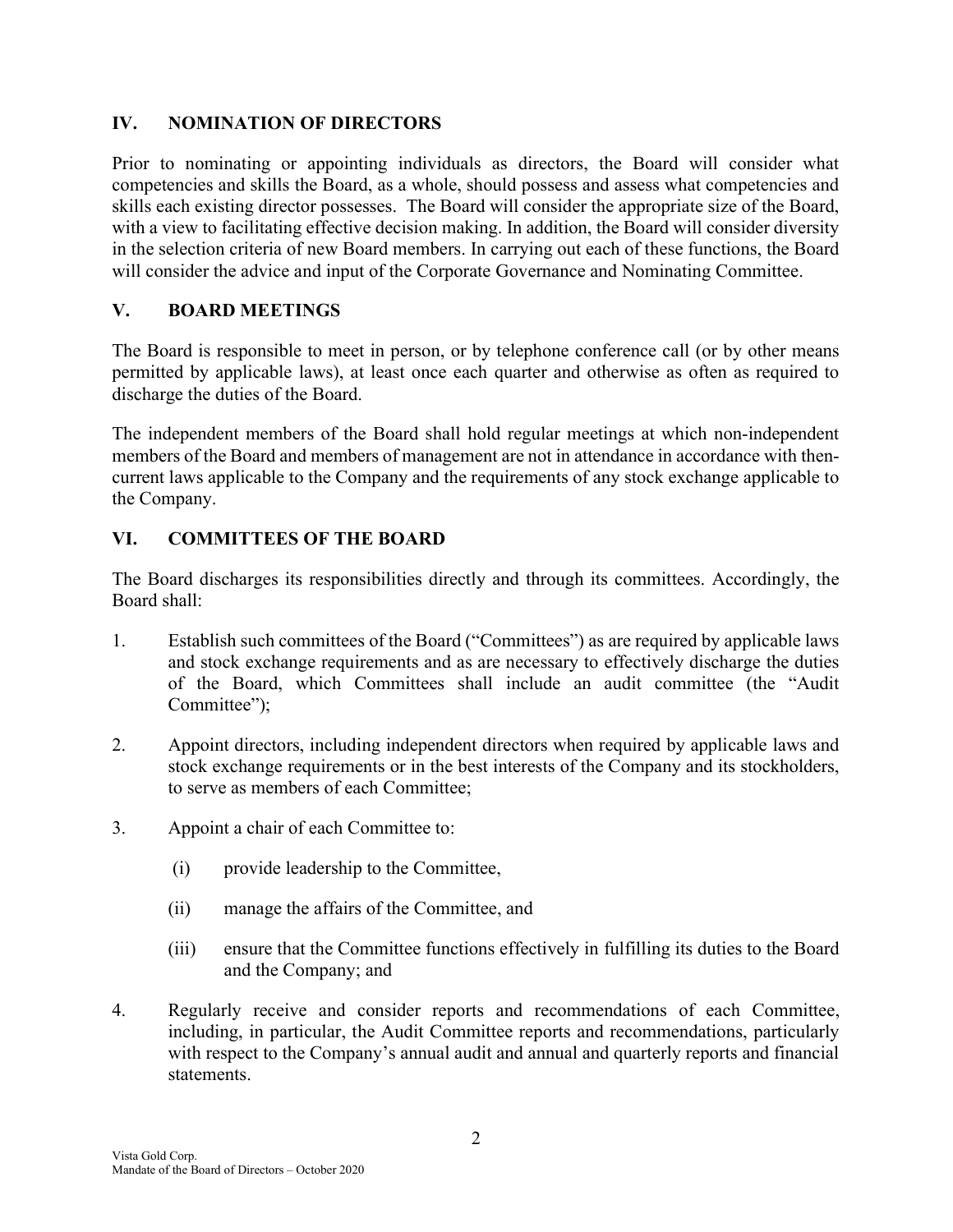## VII. SUPERVISION OF MANAGEMENT

The Board is responsible to:

- 1. Select and appoint the Chief Executive Officer ("CEO");
- 2. Establish CEO goals and objectives, and evaluate CEO performance and develop a written position description for the CEO which includes delineating management's responsibilities;
- 3. Assist the CEO to select and appoint executive officers, establish executive officers' goals and objectives, and monitor their performance;
- 4. Determine the compensation of the CEO, after receiving the recommendations of the Compensation Committee, and in conjunction with the CEO, set the compensation of the other executive officers of the Company; and
- 5. Maintain a succession plan for the replacement of the CEO and other executive officers.

## VIII. CORPORATE GOVERNANCE

The Board is responsible to:

- 1. Develop the Company's approach to corporate governance and annually review and either approve or require revisions to the mandate of the Board and the charters of each Committee, position descriptions, the code of business conduct and ethics (the "Code") and all other policies of the Company (collectively the "Governance Documents");
- 2. Take reasonable steps to satisfy itself that each director, the CEO and the executive officers are:
	- (i) performing their duties ethically;
	- (ii) conducting business on behalf of the Company in accordance with the requirements and the spirit of the Governance Documents; and
	- (iii) fostering a culture of integrity throughout the Company;
- 3. Arrange for the public disclosure of the Governance Documents required by law to be publicly disclosed;
- 4. Ensure that all new directors receive a comprehensive orientation and that all new directors fully understand: (i) the role of the Board, its Committees and its directors; (ii) the commitment of time and resources that the Company expects; and (iii) the nature and extent of the Company's business and operations; and
- 5. Provide continuing education opportunities for all directors, so that individuals may maintain or enhance their skills and abilities as directors, as well as to ensure their knowledge and understanding of the Company's business and operations remains current.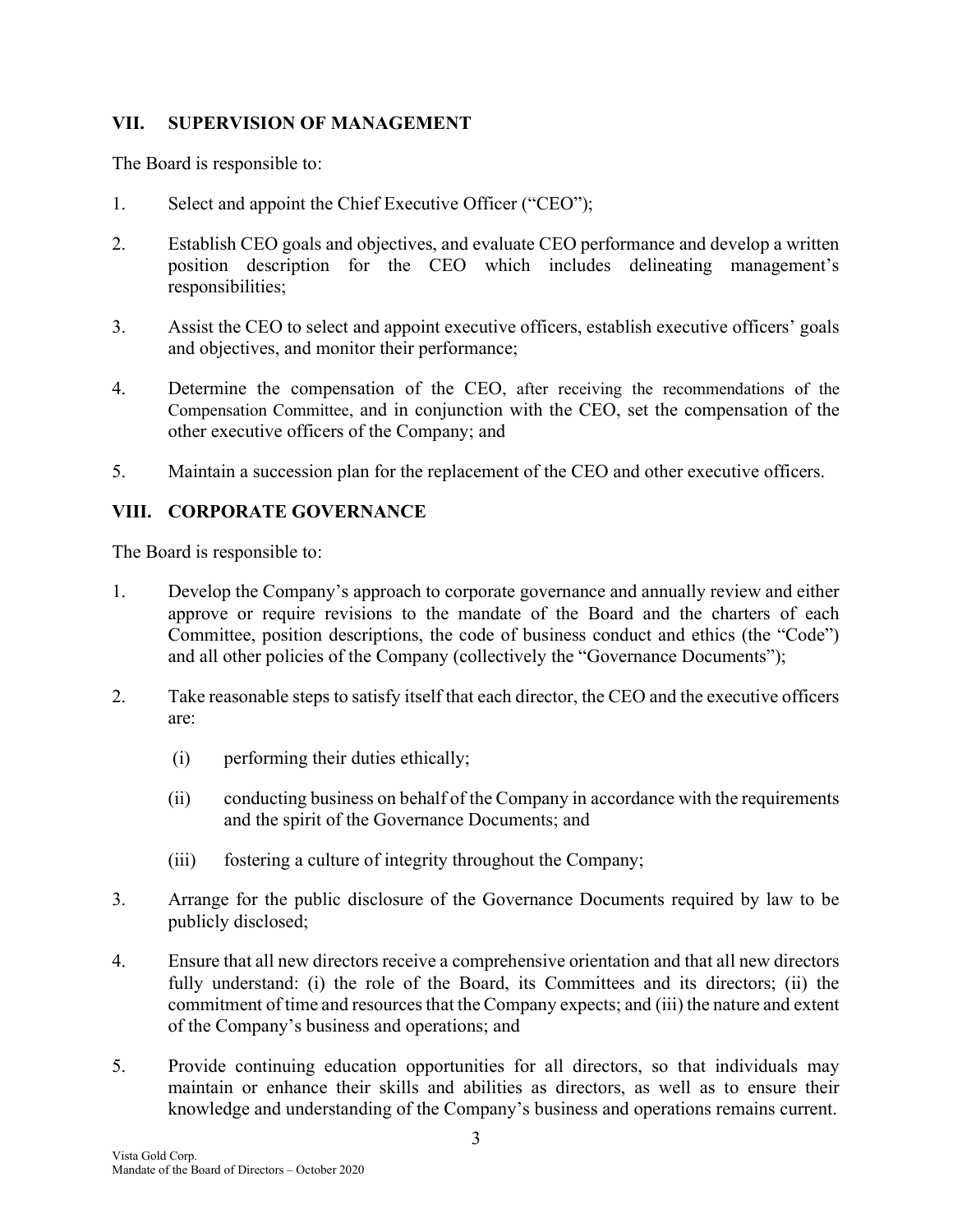## IX. COMMUNICATIONS

The Board is responsible to:

- 1. Approve and implement a disclosure policy which provides for disclosure and communications practices governing the Company; and
- 2. Approve and maintain a process for the Company's stakeholders to contact the independent directors directly with concerns and questions regarding the Company.

## X. WAIVERS AND CONFLICTS

The Board is responsible for:

- 1. Monitoring compliance with the Code and reviewing departures from the Code;
- 2. Providing or denying waivers from the Code; and
- 3. Disclosing departures from the Code that constitute a material change (including material departures from the Code by directors or executive officers) and filing the required material change reports containing:
	- (i) the date of the departure;
	- (ii) the parties involved;
	- (iii) the reason why the Board has or has not sanctioned the departure; and
	- (iv) any measures taken to address or remedy the departure.

### XI. STRATEGIC PLANNING

The Board has the duty to:

- 1. Adopt a strategic planning process, annually approve a strategic plan taking into account, among other things, the opportunities and risks of the Company's business and operations, and regularly monitor the Company's performance against its strategic plan;
- 2. Approve capital and operating budgets to implement the strategic plan;
- 3. Conduct periodic reviews of the Company's resources, risks, and regulatory constraints and opportunities to facilitate the strategic plan; and
- 4. Evaluate management's analysis of the strategies of existing and potential competitors and their impact, if any, on the Company's strategic plan.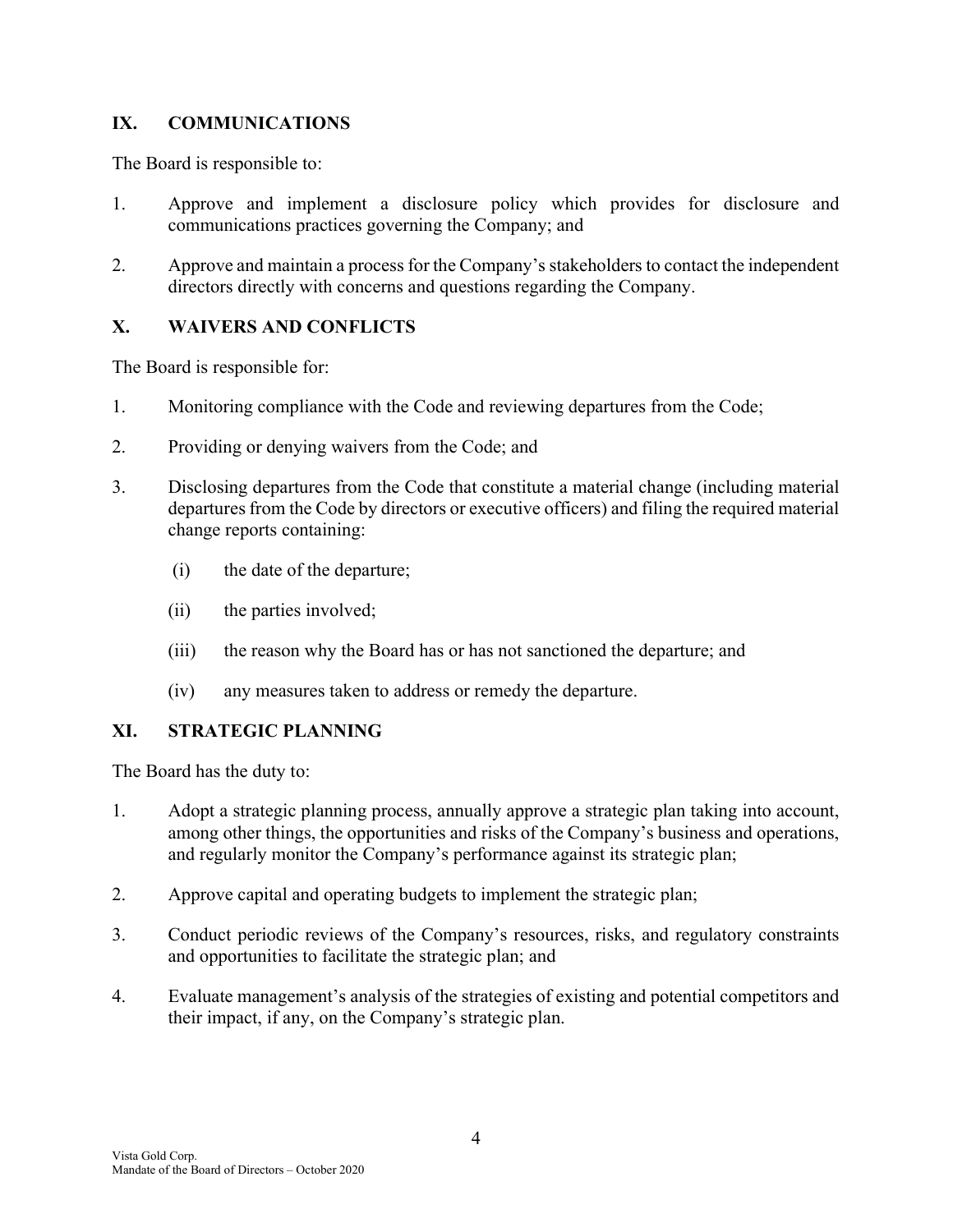### XII. RISK MANAGEMENT

The Board has the duty to:

- 1. Adopt a process to identify business risks and ensure appropriate systems to manage risks;
- 2. Ensure that appropriate internal controls and management information systems are in place;
- 3. Together with the Audit Committee, ensure policies and procedures are in place and are effective to maintain the integrity of the Company's:
	- (i) disclosure controls and procedures;
	- (ii) internal control over financial reporting; and
	- (iii) management information systems.

### XIII. FINANCIAL MANAGEMENT

The Board has the duty to:

- 1. Review and, on the advice of the Audit Committee, approve, prior to their public dissemination:
	- (i) interim and annual financial statements and notes thereto;
	- (ii) management's discussion and analysis of financial condition and results of operations;
	- (iii) relevant sections of the annual report and management information circular containing financial information;
	- (iv) forecasted financial information and forward-looking statements; and
	- (v) all press releases and other documents in which financial statements, earnings forecasts, results of operations or other financial information is disclosed (this is currently delegated by the Board to the Chair of the Audit Committee); and
- 2. Approve dividends and distributions, material financings, transactions affecting authorized capital or the issue and repurchase of shares and debt securities, and all material divestitures and acquisitions.

### XIV. MATERIALS

The Board shall have access to all books, records, facilities and personnel of the Company necessary for the discharge of its duties.